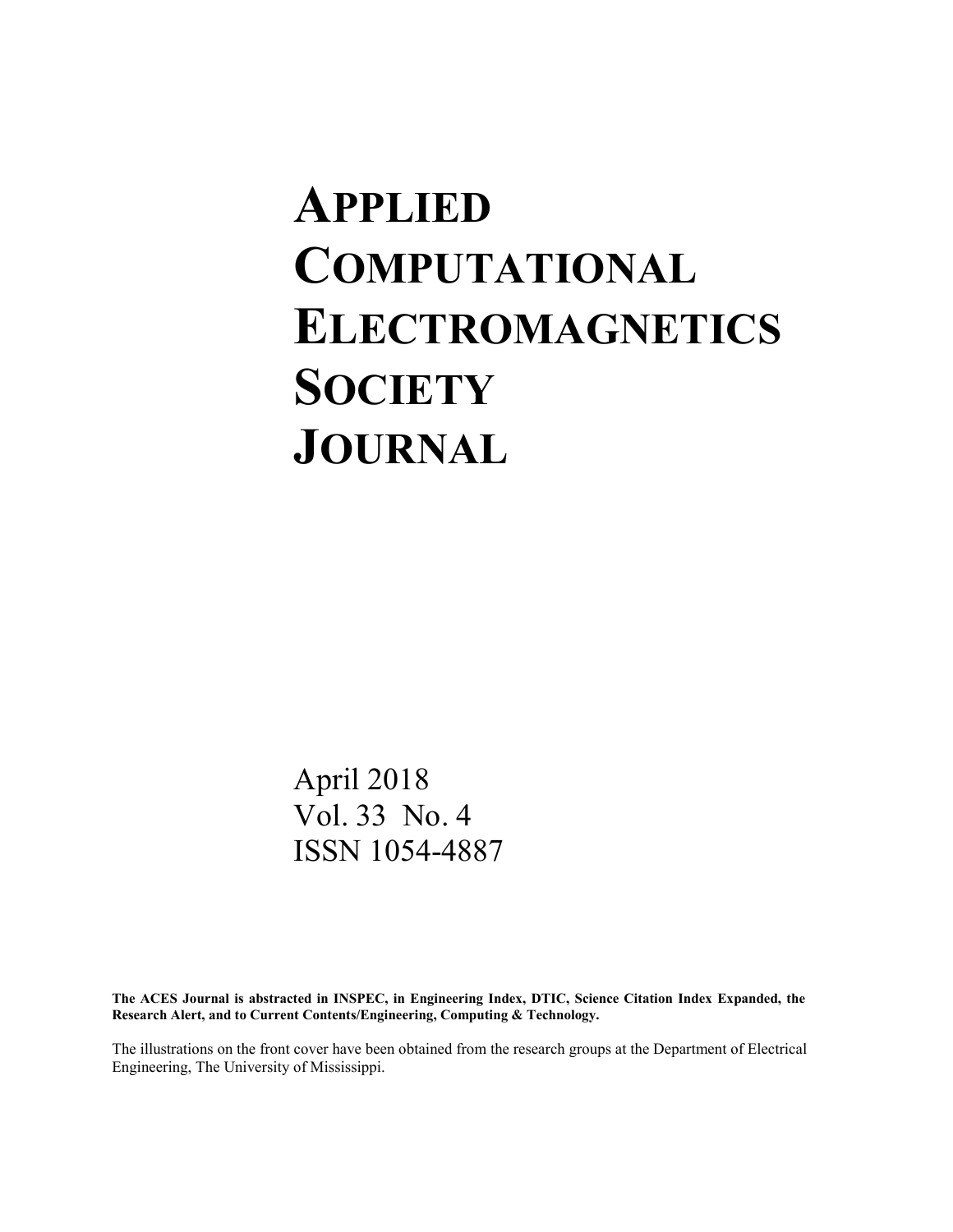### **THE APPLIED COMPUTATIONAL ELECTROMAGNETICS SOCIETY EDITORS-IN-CHIEF EDITORS-IN-CHIEF THE APPLIED COMPUTATIONAL ELECTROMAGNETICS SOCIETY http://aces-society.org http://aces-society.org THE APPLIED COMPUTATIONAL ELECTROMAGNETICS SOCIETY http://aces-society.org http://aces-society.org THE APPLIED COMPUTATIONAL ELECTROMAGNETICS SOCIETY http://aces-society.org/ THE APPLIED COMPUTATIONAL ELECTROMAGNETICS SOCIETY** THE APPLIED COMPUTATIONAL ELECTROMAGNETICS SOCIETY<br>
http://aces-society.org<br> **EDITORS-IN-CHIEF**<br>
Atef Elsherbeni Sami Barmada THE APPLIED COMPUTATIONAL ELECTROMAGNETICS SOCIETY<br>
(Coloring Coloring Library) of Tax and Engineering Dept.<br>
(Coloring Coloring Dept. USA Coloring Dept.<br>
ASSOCIATE EDITORS-IN-CHIEFE REGULAR PAPERS<br>
ASSOCIATE EDITORS-IN-CH **http://aces-society.org** THE APPLIED COMPUTATIONAL ELECTROMAGNETICS SOCIETY<br>
http://accs-society.org<br>
Lemannel Maria Control (Second of Nine, FR Dept.<br>
Control (Second of Nine, FR Dept.<br>
Control (Second of Nine, FR Dept.<br>
Control (Second of Nine, **Atef Elsherbeni http://aces-society.org MAL**<br>Alexandria **http://aces-society.org EDITORS-IN-CHIEF EDITORS-IN-CHIEF EDITORS-IN-CHIEF EDITORS-IN-CHIEF EDITORS-IN-CHIEF**  $\mathbf{L}(\mathbf{p})$  and  $\mathbf{C}(\mathbf{p})$  are  $\mathbf{C}(\mathbf{p})$ **Atef Elsherbeni** Expansion School of Mines **Atlaces-society.**  $\mathbf{C}$ **http://aces-society.org/EDITORS-IN-CHIEFATER**<br>THE APPLIED COMPUTATIONAL ELECTROMAGNETICS SOCIETY<br>http://aces-society.org Extensive constructions **TATIONAL ELECTROMAGNETICS SOCIETY**<br> **Attn: Sami Barmada**<br> **EDITORS-IN-CHIEF**<br> **Sami Barmada**<br> **University of Pesa, FSF1**<br> **Solid Theorem (Solid Team Computation of Dept.**<br> **COMPUTATION COMPUTATION**<br> **COMPUTATION COMPUT EXAMPLE EDITORS Example://aces-society.org** Colorado School of Mines, EE Dept. THE APPLIED COMPUTATIONAL ELECTROMAGNETICS SOCIETY<br>
http://accs-society.org<br>
EDITORS-IN-CHIEF<br>
Sami Baranda<br>
and School of Mines, EE Dept.<br>
and School of Mines, EE Dept.<br>
(Soliden, CO 80401, USA<br>
ASSOCLATE EDITORS-IN-CHIEF **EDITIONAL ELECTRO** ates society. **EXAMPLE ENERGED COLATIONAL ELECTROM**<br>http://aces-society.org Colorado School of Mines, EE Dept. THE APPLIED COMPUTATIONAL ELECTROMAGNETICS SOCIETY **Sami Barmada**<br> **Sami Barmada**<br> **Sami Barmada**<br> **Sami Barmada**<br> **Sami Barmada**<br> **Sami Barmada**<br> **Colden, CO 80401, USA**<br> **ASSOCIATE EDITORS-IN-CHIEF: REGULAR PAPERS**<br> **ASSOCIATE EDITORS-IN-CHIEF: REGULAR PAPERS**<br> **Iohanmed ATEGNAL ELECTROM.**  $\mathbf{E}$  and  $\mathbf{V}$  of  $\mathbf{E}$ http://aces-society.org  $G_{\rm F}$  and  $G_{\rm S}$  are  $G_{\rm F}$  and  $G_{\rm F}$ http://aces-society.org  $\overline{a}$ Golden, CO 80401, USA  $\mathbf{B}$ **TATIONAL ELECTROMAGNETICS SOCIETY**<br> **http://accs-society.org**<br> **EDITORS-IN-CHIEF**<br>
Sami Barmada<br>
University, of Pisa, ESE Dept.<br> **S6122 Pisa, ltaly**<br> **DITORS-IN-CHIEF: REGULAR PAPERS**<br>
Armain Musulm of Technology<br>
Univer THE APPLIED COMPUTATIONAL ELECTROMAGNETICS SOCIETY<br> **http://acces-society.org**<br>
EDITORS-IN-CHIEF<br>
Are Eksherbeni<br>
Golden, CO 80401, USA<br>
ASSOCIATE EDITORS-IN-CHIEF: REGULAR PAPERS<br>
ARE COLORIDORS-IN-CHIEF: REGULAR PAPERS<br> **EDITORS-IN-CHIEF**  $\mathbf{C}$ **JNAL ELECT ANAL ELECT** CIAILONAL ELECTRONI **Sami Barmada**<br> **Sami Barmada**<br> **Sami Barmada**<br> **Sami Barmada**<br> **Sami Barmada**<br>
Colden, CO 80401, USA<br>
Colden, CO 80401, USA<br>
Colden, CO 80401, USA<br> **SADCEATE EDITORS-IN-CHIEF: REGULAR PAPERS**<br> **ELECTROM ASSOCIATE CONTORS-ANAL ELECT** Colorado BBCHOM ttp://aces-society.org

#### $E$ **DITORS-IN-CHIEF** Golden, CO 80401, USA Colorado School of Mines, EE Dept. **EDITORS-IN-CHIEF**  $E$ **DITORS-IN-CHIEF EDITORS-IN-CHIEF Sami Barmada** Colorado School of Mines, EE Dept. Colorado School of Mines, EE Dept. EDITORS-IN-CHIEF Colorado School of Mines, EE Dept. DITORS-IN-CHIEF VITODE IN CHIEF **EDITORS-IN-CHIEF** ditade in *c*uter **URS-IN-CHI Sami Barmada** UPITURU IN CHILI **TORS-IN-CH** University of Pisara

Colorado School of Mines, EE Dept. University of Pisa, ESE Dept. University of Pisa, ESE Dept. **Atef Elsherbeni Atef Elsherbeni** Golden, CO 80401, USA Colorado School of Mines, EE Dept. Colorado School of EECO 80401, and EECO 80401, and EECO 80401, and EECO 80401, and EECO 80401, and EECO 80401, and EECO 80401, and EECO 80401, and EECO 80401, and EECO 80401, and EECO 80401, and EECO 80401, and EECO 80401, U.  $U_n$ ept. U EDITOI<br>
Colorado School of Mines, EE Dept.<br>
Golden, CO 80401, USA<br>
ASSOCIATE EDITORS-I<br>
Mohammed Hadi Antoi<br>
Kuwait University, EE Dept.<br>
Safat, Kuwait<br>
De Montfort University Colorado Scho<br>
Leicester, UK Golden,<br>
Wenxing University of Pisa, ESE Dept.  $\mathbf{H}$ **Atef Elsherbeni** Ater Eisnerbeni **EXECUTE:**<br>
Indies, EE Dept.<br>
Indies 19401, USA<br> **OCIATE EDITORS-IN-CHIEF<br>
Indies 19501 Antonio Musoline<br>
University of Pisa<br>
56126 Pisa Italy Example 18 Articles**<br>
International Control Control Control Control Control Control Control Control Control Control Control<br>
Dept. Antonio Musoline<br>
Dept. 56126 Pisa Italy nerbeni<br>
I Mines, EE Dept.<br>
19401, USA<br> **OCIATE EDITORS-IN-CHIEF<br>
ii Antonio Musoline<br>
Dept. University of Pisa<br>
56126 Pisa, Italy** EDITOI<br>
Atef Elsherbeni<br>
Colorado School of Mines, EE Dept.<br>
Golden, CO 80401, USA<br>
ASSOCIATE EDITORS-I<br>
Mohammed Hadi Anton<br>
Kuwait University, EE Dept.<br>
Safat, Kuwait<br>
Alistair Duffy<br>
De Montfort University Colorado Scho

**Sami Barmada Sami Barmada** University of Pisa, ESE Dept. University of Pisa, ESE Dept. 56122 Pisa, Italy 56122 Pisa, Italy **Sami Barmad**<br>
University of Pisa, Es<br>
56122 Pisa, Ita<br> **REGULAR PAPERS**<br>
Marco A<br>
La Laguna Inst<br>
Torreon, Coah<br> **Paolo Nuniversity Called Barmada Paolo Nuniversity (SA**<br>
EE Dept.<br>
Luca<br>
Paolo Muniversity I-06125 I<br>
EE De **Sami Barmada** Saini Darinada<br>University of Pisa, ESE Dept. 56122 Pisa, Italy

#### **Sami Barmada ASSOCIATE EDITORS-IN-CHIEF: REGULAR PAPERS** ASSOCIATE E University of Pisa, Estate 85-IN-CHIEF LTORS-IN-CHIEF: RE 56122 Pisa, Italy University of Pisa, ESE Dept. Uneversity of Pisa, ESE 85-IN-CHIE<mark>I</mark>  $\sum_{i=1}^{n}$ 5-118-CHIEF) UTODE IN CHIEF, DEP .<br>|<br>|<br>|<br>|<br>|<br>|<br>|<br>|<br>|<br>|<br>|<br>|<br>|<br>| **Sami Barmada** LORS-IN-CHIEF; REQ **SAMISSION** ASSOCIATE EDITORS-IN-CHIEF: REGULAR PAPERS **ASSOCIATE EDITORS-IN-CHIEF: REGULAR PAPERS ASSOCIATE EDITORS-IN-CHIEF: REGULAR PAPERS ASSOCIATE EDITORS-IN-CHIEF: REGULAR PAPERS**<br> **Antonio Musolino** Marco A  $1880$  Cm<sup>2</sup> **EDITOR-IN-CHIEF EXECUTE**

**Mohammed Hadi Mohammed Hadi Example 1988**<br>Kuwait University, EE Dept. Safat, Kuwait<br>
Safat, Kuwait<br>
Safat, September 2012<br>
Safat, Kuwait<br>
Safat, Kuwait<br>
Safat, Kuwait<br>
Safat, Kuwait<br>
Safat, Rusait **Mohammed Hadi Mohammed Hadi Mohammed Hadi Mohammed Hadi Mohammed Hadi** Kuwait Oliversity, EE Dept.<br>Safat, Kuwait Kuwait University, EE Dept. **Mohammed Hadi** Safat, Kuwait **Antonio Musolino**<br>
Marco Antonio Musolino<br>
University of Pisa<br>
La Laguna Inst **ASSOCIATE EXAMPLE EXAMPLE 2018**<br>
ASSOCIATE UNIVERSITY OF PISA<br>
ASSOCIATE EXAMPLE 2018<br>
ASSOCIATE UNIVERSITY OF PISA<br>
ASSOCIATE EXAMPLE 2018<br>
ASSOCIATE UNIVERSITY OF PISA<br>
Torreon, Coahu<br>
Torreon, Coahu<br>
Torreon, Coahu **Hadi**Safat, Kuwait

**Mohammed Hadi Alistair Duffy Alistair Duffy** Kustan Duny De Montfort University Leicester, UK **Antonio Musolino** Kuwait University, EE Dept. u Duny<br>at University De Montfort University<br>Leisaster LIV Alistair Duffy **Mohammed Hadi Alistair Duriy**  $\mathbf{W} \cdot \mathbf{W} \cdot \mathbf{E}$ Sustan Dul  $\mathbf{M} \cdot \mathbf{F} \cdot \mathbf{E}$ Saar Dun<sub>.</sub> Alistoir Duffy Saar Dun<br>Gert<sup>e</sup>ent Univer **Alistair Duffy Mohammed Hadi**  $E = \frac{K}{L}$  $\mathbf{H} \mathbf{y}$ Ionitort Unive<br>I **Alistair Duffy EXECUTE:**<br>
De Montfort University<br>
Leicester, UK<br> **Wenxing Li**<br>
Harbin Engineering University De Montion University<br>Leicester, UK **Mohammed Hadi MULLULULULULUS**<br>**Leicester HK** Leicester, UK istair Duffy<br>nntfort University<br>eicester, UK<br>'enxing Li i**stair Duffy**<br>nntfort University<br>eicester, UK De Montfort University<br>
Leisater LIV **Alistair Duffy** De Montfort University Leicester, UK De Montfort University<br>Leicester LIK Leicester, UK University of Pisa **Antonio Musolino** istair Duffy<br>ntfort University<br>eicester, UK atat, Kuwait<br>**istair Duffy**<br>intfort University<br>eicester, UK  $\mathbf{A}$ <sup>1</sup> $\mathbf{B}$ <sub>1</sub>  $\mathbf{C}$ <sub>1</sub>  $\mathbf{D}$ <sub>1</sub>  $\mathbf{C}$ <sub>1</sub> **De Montiort University**<br>Loiseater LIV **Alistair Duity**<br>De Montfort University

 $\mathbf{W}$ .  $\mathbf{H}$ **Wenxing Li** Weitking Engineering University<br>Harbin Engineering University Harbin 150001, China Wonying I: **Wenxing Li rbin** 150001, Cl **Alistair Duffy**  $\mathbf{w}$ enxing  $\mathbf{u}$  $\mathbf{W}_{\text{max}}$  is  $\mathbf{U}$  $\mathbf{v}$  enxing  $\mathbf{u}$  $\mathbf{W}$   $\mathbf{U}$   $\mathbf{U}$   $\mathbf{U}$   $\mathbf{U}$   $\mathbf{U}$   $\mathbf{U}$   $\mathbf{U}$   $\mathbf{U}$   $\mathbf{U}$   $\mathbf{U}$   $\mathbf{U}$   $\mathbf{U}$   $\mathbf{U}$   $\mathbf{U}$   $\mathbf{U}$   $\mathbf{U}$   $\mathbf{U}$   $\mathbf{U}$   $\mathbf{U}$   $\mathbf{U}$   $\mathbf{U}$   $\mathbf{U}$   $\mathbf{U}$   $\mathbf{$  $\frac{1}{2}$  $W_{\text{onwing}}$  I: Harbin Engineering University **Wenxing Li WellXing LI**  $U_{\text{H}}$   $1.50001$   $C_{\text{H}}$  $\sum_{i=1}^{\infty}$ **Wenxing Li**<br>India Ferdinandia Historic **Wenxing Li Wenting University**<br>
urbin 150001, China  $\overline{\mathbf{u}}$  decomposition Eligineering Un<br>bin 150001 *C*h  $H<sub>4</sub>$  Eq. (1900),  $H<sub>4</sub>$  Eq. (1910) **Harbin Engineering University**<br> **Harbin 150001**, China Harbin Engineering University Leicester, UK Golden, CO 80401,<br> **Wenxing Li**<br>
in Engineering University<br>
Harbin 150001, China<br>
Maokun Li<br>
Maokun Li<br>
Maokun Li<br>
Maokun Li<br>
Maokun Li<br>
Maokun Li<br>
Maokun Li<br>
Maokun Li<br>
Maokun Li<br>
Maokun Li<br>
Maokun Li<br>
Maoku Wenxing Li **Antonio Musolino Wenxing Li**<br>
University of Pisa, Italy Harbin Engineering University<br>Harbin 150001, China Harbin 150001, China **Wenxing Li**<br>Engineering Unive<br>bin 150001, China Harbin 150001, China **Engineering University**<br>
bin 150001, China Harbin Engineering Officersity Harbin 150001, China Harbin Engineering University **Wenxing Abdul Arkadan** Harbin 150001, China De Montfort University<br>
Leicester, UK Golden, CO 80401,<br>
Wenxing Li<br>
in Engineering University<br>
Harbin 150001, China<br>
Merced Albuquerque, NM 8718<br>
Merced Albuquerque, NM 8718  $M_{\text{H}}$  and  $M_{\text{H}}$   $\sim$  0.001,  $\sim$  0.000  $\frac{1}{2}$  we is a single possible possible. Addit 150001, China

**Maokun Li Traukun Engineering University** 1 singhua Oniversity<br>Beijing 100084, China Beijing 100084, China **Maokun** Li  $\frac{1 \text{ singular}}{2 \cdot 2 \cdot 2 \cdot 4}$ Maokun Li **Example 1**<br>
Tsinghua University  $\text{H}$  isingnua University **Ma** 199991, e **Maokun Li** Harbing LOOO Latin Engineering University Deijing 10000<del>1</del>, China I singnua University<br>Beijing 100084, China Harbin Engineering University Harbin Engineering University eijing 100084, China Harbin Engineering University Maokun Li mgnua Univers<br>ing 10008*4* Cl  $\epsilon$ ijing 100001, China ngnua Omvers<br>ing 100084 Cl  $\frac{1}{2}$  University  $\frac{1}{2}$ **Salvatore Campioner Comma 1** singhua University<br>Beijing 100084, China I singhua University<br>Beijing 100084, China Tanghua University<br>Reijing 100084, China ng 100084, China Harbin 150001, China **Manua Univers**<br>http://www.com Mookun I j gnua Universit<br>2010094 Chi ajing Toooo<del>i</del>, Cilina **Maokun Li**<br>Tsinghua University Tsinghua University<br>:eiiing 100084 Chin Beijing 100084, China **Salvator Children**<br>Reijing 100084 China Sandia National Laboratories **Salvatore Campione**

**Mauro Parise Nauro Parise**<br>ty Campus Bio-Medico of Rome y Campus Bio-Medico of Rome<br>00128 Rome Italy ASSOCIATE EXPRESS PAPER **ASSOCIATE** EDITORS-IN-CHIEF EDITORS-IN-CHIEF EDITORS-IN-CHIEF EDITORS-IN-CHIEF EDITORS-IN-CHIEF EDITORS-IN-CHIEF EDITORS-IN-CHIEF EDITORS-IN-CHIEF EDITORS-IN-CHIEF EDITORS-IN-CHIEF EDITORS-IN-CHIEF  $\frac{60120 \text{ R0me}}{400}$ **Salvatore Campioners** Sandia National Laboratories<br>
00128 Rome, Italy  $\frac{10000000000000000000000000}{\text{m}}$ **Harbin Engineering Engineering University Example 1500 Parise**<br>ty Campus Bio-Medico Mauro Parise Tsinghua University **Mauro Parise**<br>China Pita Madiso 100084 **Triangle University**<br>Campus Bio-Medico o Mauro Parise 10-Medico **Mauro Parise**<br>University Campus Bio-Medico of Rome , <u>. . . . . . . . . .</u> . . . ASSOCIATE EDITORS-IN-CHIEF EDITORS-IN-CHIEF EDITORS-IN-CHIEF EDITORS-IN-CHIEF EDITORS-IN-CHIEF EDITORS-IN-CHIEF EDITORS-IN-CHIEF EDITORS-IN-CHIEF EDITORS-IN-CHIEF EDITORS-IN-CHIEF EDITORS-IN-CHIEF EDITORS-IN-CHIEF EDITORS-**Maokun Li** ASSOCIATE EDITORS-IN-CHIEF EDITORS-IN-CHIEF EDITORS-IN-CHIEF EDITORS-IN-CHIEF EDITORS-IN-CHIEF EDITORS-IN-CHIEF EDITORS-IN-CHIEF EDITORS-IN-CHIEF EDITORS-IN-CHIEF EDITORS-IN-CHIEF EDITORS-IN-CHIEF EDITORS-IN-CHIEF EDITORS-ASSOCIATE EXPRESS PAPER **ASSOCIATE** EXPRESS PAPER IN THE SERVICE STATE OF SERVICE SERVICE SERVICE SERVICE SERVICE SERVICE SERVICE SERVICE SERVICE SERVICE SERVICE SERVICE SERVICE SERVICE SERVICE SERVICE SERVICE SERVICE SERV

Beijing 100084, China

Sandia National Laboratories

Albuquerque, NM 87185, USA

56122 Pisa, Italy **ASSOCIATE EXECUTE:** The CHIVESITY OF T ISA<br>
Safat 56126 Pisa, Italy Torreon, Coah **Antonio Musolino Antonio Musolino Mohammed Hadi** 56122 Pisa, Italy 20 Harry, EE Dept. University of Pisa La Laguna Institute Contract Contract Contract Contract Contract Contract Contract Contract Contract Contract Contract Contract Contract Contract Contract Contract Contract Contract Co y, EE Dept. **ASSOCIATE EXECUTE EDITORS:** CONVERSITY OF PISA CONDUCTS EXECUTE EXECUTE EXECUTE TO DEN<br>ASSOCIATE EXECUTIVE EXECUTIVE EXECUTIVE EXECUTIVE TO THE SALE OF SALE SERVICE SERVICE SERVICE SERVICE SERVICE S **Antonio Musolino Antonio Musolino Antonio Musolino** ntonio Musolin $\overline{\phantom{a}}$ ASSOCIATE EDITORS-IN-CHIEF EDITORS-IN-CHIEF EDITORS-IN-CHIEF EDITORS-IN-CHIEF EDITORS-IN-CHIEF EDITORS-IN-CHIEF EDITORS-IN-CHIEF EDITORS-IN-CHIEF EDITORS-IN-CHIEF EDITORS-IN-CHIEF EDITORS-IN-CHIEF EDITORS-IN-CHIEF EDITORSed Hadi **Marco Antonio Musolino** Marco Article and Marco Article and Marco Article and Marco Article and Marco A **ASSOCIATE EDITORS-IN-CHIPFSITY OF PISA**<br> **ASSOCIATE EDITORS-IN-CHIEF EDITORS-IN-CHIEF**<br> **A** S6126 Pisa Italy **Musolino** Torreon Coal  $\cdots$ and Soliversity of Pisa, Italy Torreon, Coahu<br> **ASSOCIATE EXAMPLE 2018** EXAMPLE ENTINES<br>
ISLAMPLE ENTINES - IN-CHIEF<br>
International Musoline<br>
Dept.<br>
International Musoline<br>
S6126 Pisa, Italy Faines, EE Dept.<br>
19401, USA<br> **OCIATE EDITORS-IN-CHIEF**<br> **II**<br> **II**<br> **II**<br> **III**<br> **III**<br> **III**<br> **III**<br> **III**<br> **III**<br> **III**<br> **III**<br> **III**<br> **III**<br> **III**<br> **III**<br> **III**<br> **III**<br> **IIII**<br> **IIII**<br> **IIII**<br> **IIIII**<br> **IIIII**<br> **IIIIII** FMines, EE Dept.<br>
19401, USA<br> **OCIATE EDITORS-IN-CHIEF**<br> **ii**<br> **Antonio Musoline**<br>
University of Pisa<br>
56126 Pisa, Italy 56126 Pisa, Italy **Antonio Musolino**

**Antonio Musolino** University of Pisa **Abdul A. Arkadan Abdul A. Arkadan Alistair Duffy Marco Arjona López** University of Pisa School of Mines, EE Dept.<br>Colorado School of Mines, EE Dept. **Golden**, CO 80401, USA School of Mines,  $EE$  Dept. 56126 Pisa, Italy **Antonio Musolino Antonio Musolino** DGUI A. Arkaga University of Pisa buul A. Afkau University of Pisa JUULA. AFKAU. university of Pisage and Pisage and Pisage and the Pisage of Pisage and Pisage and Pisage and Pisage and Pisag<br>Pisage and Pisage and Pisage and Pisage and Pisage and Pisage and Pisage and Pisage and Pisage and Pisage and 561 A. Arkau<br>1.1. . .1. . CM. **ADUULA, AFKAUAH** De Montfort University<br>De Montfort University<br>Leicester, UK (Golden CO 80401 USA 1-06125 **Alistair Duffy**<br>
De Montfort University<br>
Leicester, UK<br>
Colorado School of Mines, EE Dept<br>
Leicester, UK<br> **Wenxing Li**<br>
Harbin Engineering University<br>
Harbin 150001, China **Musoling 100084**, China **Musical Pisassing Music 120081 12008 12008 12008 12008 12008 12008 12008 12008 12008 12008 12008 12008 12008 12008 12008 12008 12008 12008 12008 12008 12008 12008 12008 12008 12008 12008 12008 12008 12008 12008 12008 12008 12008 12008 12008 1200 Abdul A. Arkadan**<br>
ado School of Mines, EE Dept.<br>
Golden, CO 80401, USA<br> **Salvatore Campione**<br> **EXECUTE:** Luca Di Rienzo<br>
Bandia National Laboratories<br>
Politecnico di Milano<br>
Diuerque, NM 87185, USA<br> **Politecnico di Milan** Colorado School of Mines, EE Dept.<br>Golden, CO 80401, USA  $U(x, y, z)$ 56126 Pisa, Italy  $Solution, 88, 60, 60, 60, 70, 80, 1$ Examples and the California Control of Mines, EE Dept.<br> **Abdul A. Arkadan**<br> **Abdul A. Arkadan**<br> **Paolo Mezzanotte**<br>
University of Perugia<br>
Golden, CO 80401, USA<br> **Salvatore Campione**<br> **Examples** Luca Di Rienzo<br>
Luca Di Rie  $\begin{bmatrix}\n\text{Output A. Arkadan} \\
\text{Paolo}\n\end{bmatrix}$ 56126 Pisa, Italy Torreon, Coahuila 27266, Mex<br> **Abdul A. Arkadan** Paolo Mezzanotte<br>
orado School of Mines, EE Dept. University of Perugia<br>
Golden, CO 80401, USA I-06125 Perugia, Italy<br> **Salvatore Campione** Luca Di Rienzo<br> 56126 Pisa, Italy Torreon, Coahuila 27266, Mex<br> **Abdul A. Arkadan** Paolo Mezzanotte<br>
Drawestly of Perugia<br>
Golden, CO 80401, USA I-06125 Perugia, Italy<br> **Salvatore Campione Luca Di Rienzo**<br>
Sandia National Laboratories Pol **Colorado School of Mines, Eventuary Colorado School of Mines, Eventuary Colorado School of Mines, Eventuary Colorado School of Mines, Example 19 Salvatore Campione<br>
University Sandia National Laborator<br>
University Nationa** Abdul A. Arkadan<br>
iversity<br>
Colorado School of Mines, EE L<br>
Golden, CO 80401, USA<br>
Li<br>
Li<br>
Salvatore Campione<br>
University<br>
Sandia National Laboratories<br>
China<br>
Albuquerque, NM 87185, USA  $\frac{66}{26}$  Po 101 Abdul A. Arkadan<br>Colorado School of Mines, EE Dept. Frequency defined A. Arkadan<br>
Versity Colorado School of Mines, EE Dept.<br>
K Golden, CO 80401, USA<br>
i Salvatore Campione<br>
University Sandia National Laboratories **ASSOCIATE ARTICLES**<br>
And Alistair Duffy<br>
Alistair Duffy<br>
Alistair Duffy<br>
Alistair Duffy **561** Pisa, Italy  $G_{\rm eff}$   $\sim$   $G_{\rm eff}$ Viniversity of Pisa<br>
University of Pisa<br>
56126 Pisa, Italy<br>
56126 Pisa, Italy<br> **Abdul A. Arkadan**<br> **Abdul A. Arkadan**<br> **Abdul A. Arkadan**<br> **Paolo Mezzanotte**<br>
University of Perugia<br>
Golden, CO 80401, USA<br> **Paolo Mezzanotte** University of Pisa University of Pisa University of Pisa **AntonioMusolino** University of Pisa Safat, Kuwait University of Pisa **Antonio Musolino** University of Pisa<br>
56126 Pisa, Italy<br>
7 orreon, Coahuila 27266, Mex<br>
Abdul A. Arkadan<br>
Paolo Mezzanotte<br>
Torreon, Coahuila 27266, Mex<br>
Abdul A. Arkadan<br>
Paolo Mezzanotte<br>
University of Perugia<br>
Golden, CO 80401, USA<br> **Sal Colorado School of Mines, Every Hustino**<br>
University Colorado School of Mines, E<br>
University Salvatore Campione<br>
University Sandia National Laborator<br>
University National Chi Nan University, E<br>
University National Chi Nan Marquette University, Goahuila 27266, Me<br>
Abdul A. Arkadan Paolo Mezzanotte<br>
Ioniversity of Perugia<br>
Golden, CO 80401, USA I-06125 Perugia, Italy<br>
Salvatore Campione Luca Di Rienzo<br>
Sandia National Laboratories Politecnico **Alistair Duffy**<br>
De Montfort University<br>
Leicester, UK<br>
Leicester, UK<br>
Solden, CO 80401, US<br> **Wenxing Li**<br>
Solden, CO 80401, US<br> **Wenxing Li**<br>
Salvatore Campione<br>
Harbin 150001, China<br>
Albuquerque, NM 87185, U<br> **Maokun Li Alistair Duffy**<br>
Montfort University<br>
Montfort University<br>
Leicester, UK<br>
Colorado School of Mines, EE Dept.<br>
University of Perugia<br>
Leicester, UK<br>
Golden, CO 80401, USA<br>
Leicester, UK<br>
1-06125 Perugia, Italy<br>
1-06125 Per **Abdul A. Arkadan Colorado School of Mines, EE D**<br>
EE DIK Colorado School of Mines, EE DIK<br>
Golden, CO 80401, USA<br>
Li Salvatore Campione<br>
University Sandia National Laboratories<br>
China Albuquerque, NM 87185, USA **Abdul Arkadan** EE Dept.

**Abdul A. Arkadan Salvatore Campione**<br>Sandia Metianal Laboratories Sandra National Laboratories<br>Albuquerque, NM 87185, USA Sarvatore Campione **Salvatore Campione**<br>Condie Metional Leberatories buquerque, NM 8/185, USA **Abdul A. Arkadan** Salvatore Campione Ganula Ivanonal Ladoratories<br>Iluquestione - NM 97195, US Salvatore Campione **Salvatore Campione Salvatore Campione Salvatore Campione Abdul Campion**<br>Ali Matemat Laborati Sanula National Laboratories<br>Albuquerque, NM 97195, LICA  $\omega$ golden, EVIVI 07100, OSA Sandra National Laboratories<br>Albuquerque, NM 87185, USA **Salvatore Campione**<br> **Abdul Arkadan Arkadan** Sandia National Eaboratories<br>Albuquerque, NM 87185, USA  $\mu$ Ibuquerque, NM 8/185, US $\mu$ **Alistair Duffy Salvatore Campione**<br>Sendia Matianal Laboratories Albuquerque, NM 87185, USA  $M_{\text{H}}$   $\approx$   $\frac{M_{\text{H}}}{M_{\text{H}}}$   $\approx$   $\frac{M_{\text{H}}} {M_{\text{H}}}$   $\approx$   $\frac{M_{\text{H}}} {M_{\text{H}}}$   $\approx$   $\frac{M_{\text{H}}} {M_{\text{H}}}$ Millet Sandia National Laboratories<br>Ibuquerque, NM 87185, USA Sandia National Laboratories<br>Albuquerque, NM 87185, USA **Marco Arjona López Salvatore Campione Salvatore Campione** Salvatore Campione Sandia National Laboratories **Abdul Arkadan** De Montfort University Salvatore Campione Sandia National Laboratories<br>Albuquerque, NM 87185, USA **Salvatore Campione**  $\mu$ buquerque, NM 8/185, USA **Salvatore Campione** Sarvator Campione<br>Sandia National Laboratories anuia ivational Laboratorics<br>Localization NIM 97105 TICA andia National Laboratories<br>buquerque, NM 87185, USA **Salvatore Campione** University of Perugia **Paolo Mezzanotte** Salvatore Campione

Wei-Chung Weng **Wel-Chung Weng**<br>National Chi Nan University, EE Dept.<br>Puli Nontou 54561 Toiwan National Cin Nan Oniversity, EE Dep<br>Puli, Nantou 54561, Taiwan **Weither Change Change**  $\sum_{i=1}^{\infty}$  National University, EE 1 Pun, Namou 34301, Taiwan  $R_{\text{full}}$  Monton  $54561$  Toiman **Wei-Chung Weng Wei-Chung Weng** Colorado School of Mines, EE Dept.<br>
Golden, CO 80401, USA<br>
Salvatore Campione<br>
Sandia National Laboratories<br>
Albuquerque, NM 87185, USA<br> **Wei-Chung Weng**<br>
National Chi Nan University, EE Dept.<br>
Puli, Nantou 54561, Taiwan<br> **Wei-Chung Weng** Sandia California California Laboratories<br>Puli Nantou 54561 Taiwan **Puli, Nantou 54561, Taiwan** National University of Perugia<br>
Salvatore Campione<br>
Sandia National Laboratories<br>
Albuquerque, NM 87185, USA<br> **Paolo Mei-Chung Weng**<br> **Paolo Mexico Mezzo**<br>
National Chi Nan University, EE Dept.<br>
Puli, Nantou 54561, Taiwan<br> Wei-Chung Weng<br>National Chi Nan University, EE Dept. Puli, Nantou 54561, Taiwan National Chinai Oniversity, EE D<sub>1</sub><br>Puli, Nantou 54561, Taiwan Sandia National Laboratories<br>Albuquerque, NM 87185, USA<br>Wei-Chung Weng<br>tional Chi Nan University, EE De<br>Puli, Nantou 54561, Taiwan Wei-Chung Weng ung Weng Wei-Chung Weng Wei-Chung Weng **Salvator Children**<br>Salvatore Campione Campione Campione Campione Reserve Lines **Salvatories**<br>
Sandia Chi Nandia University, EE Dept.<br>
Puli Nantou 54561 Taiwan an Cili National Chiversity, LL D<br>buli Nonton 54561 Toiwon Puli, Nantou 54561, Taiwan **MezzanotteWei-Chung Weng**<br>National Chi Nan University, EE Dept. onal Um Nati University, EE 1  $\text{I}$ un, Nantou 94901, Tarwan  $M_{\text{max}}$  Chinan University, EE Dept. National Chi Nan University, EE Dept.<br>Puli, Nantou 54561, Taiwan **Wei-Chung Weng**<br>National Chi Nan University, EE Dept.<br>Puli Nonteu 54561 Taiwan Puli, Nantou 54561, Taiwan  $Wei-Chung Weng$ **Salvatore Chung Weng**  $\sum_{i=1}^{\infty}$  National University, e.g. D Pull, Nahiou 34301, Talwah **Sandia National Laboratories**<br>
Salvatories Laboratories Puli Nantou 54561 Taiwan Wei-Chung Weng Politecnico di Milano **Luca Di Rienzo**

**Marco Arjona López**<br> **Marco Arjona López Example 3 Example 3 Example 3 Example 3 Example 3 Example 3 Example 3 Example 3 Example 3 Example 3 Example 3 Example 3 Example 3 Example 3 Example 3 Example 3 Example 3 Example 3 Examp** Torreon, Coahuila 27266, Mexico **ASSOCIATE EDITORS-IN-CHIEF: REGULAR PAPERS ASSOCIATE EDITORS-IN-CHIEF: REGULAR PAPERS** aguna institute of Technolo<br>reen. Coebuile 27266 Mey Torreon, Coahuila 27266, Mexico Torreon, Coahuila 27266, Mexico La Laguna Institute of Technology Torreon, Coahuna  $27200$ , Mexico

**Marco Arjona López** Paolo Mezzanotte Dept. University of Perugia I-06125 Perugia, Italy **Paolo Mezzanotte Marco Arjona López** Paolo Mezzanotte  $\mathbf{L}$  Laguna Institute of Technology T AOIO MEZZAHUILE  $\mathbf{L} \mathbf{L}$ T AOIO MEZZAHOLLE Daola Mezzanatte **Tradio Mezzanotte**<br>University of Perugia<br>Local 25 Demain Italia **Paolo Mezzanotte Marco Aristotte** UIIIVEISILY OF FELL LAGUNA INSTITUTE OF THE TECHNOLOGY OF THE TECHNOLOGY OF THE TECHNOLOGY OF THE TECHNOLOGY OF THE TECHNOLOGY OF THE TECHNOLOGY OF THE TECHNOLOGY OF THE TECHNOLOGY OF THE TECHNOLOGY OF THE TECHNOLOGY OF T 1-00123 Ferugia, Italy  $\mathbf{c}$ **Paolo Mezzanotte Particle Meridia**<br>**Paolo Meridia**<br>**Paolo Meridia**<br>**Paolo Meridia Marco Arjona López** University of Perugia **Paolo Mezzanotte**<br>University of Perugia<br>I-06125 Perugia, Italy<br>**Luca Di Rienzo Antique Conversity Of** I-06125 Perugia, Italy **Participal Conversity Of Fernand Halves**<br>**LO6125** Perugia Halv I-06125 Perugia, Italy Paolo Mezzanotte I add Mezzanotte<br>University of Perugia **Paolo Mezzanotte**I-06125 Perugia, Italy **Paolo Mezzanotte**<br>University of Perugia<br>I-06125 Perugia, Italy  $U_0$ 6125 Pe I-06125 Perugia, Italy **Paolo Mezzanotte Paolo Mezzanotte** University of Ferdingia<br>OC 125 Demois Rubi I-06125 Perugia, Italy University of 1 engine<br>L06125 Perugia - Italy  $\sum_{i=1}^{n}$ 

Luca Di Rienzo Luca Di Rienzo<br>Politecnico di Milano Ponteented di Milano<br>20133 Milano, Italy **Luca Di Rienzo** Politecnico di Milano Luca Di Rienzo LUCA DI KIENZO Politecnico di Milano **Euca Di Kienzo**<br>Politecnico di Milano POILCORD OF PERSON I-06125 Perugia, Italy **Luca Di Rienzo** I-06125 Perugia, Italy **Luca Di Rienzo** Marquette University, ECE Dept. Luca Di Rienzo <sup>2</sup>Olitecnico di Milano<br>20122 Milano Italy  $20133$  Milano, Italy 20133 Milano, Italy Milwaukee, WI 53201, USA **Luca Britannica**<br> **Politecnico di Milano**<br> **Rocco Rizzo**<br>
University of Pisa **Luca Di Rienzo Luca Di Rienzo**20133 Milano, Italy

**Luca Di Rienzo Rocco Rizzo** Pept. University of Pisa  $56123$  Pisa, Italy **Rocco Rizzo Luca Di Rienzo Rocco Rizzo** Politecnico di Milano **2013** KOCCO KIZZO Politecnico di Milano **2013** ROCCO KIZZO  $\mathbf{p}_1, \ldots, \mathbf{p}_{n-1}$ **20133 MILLO**<br>2013 Milano, Italia **Luca Bizzo** University of Pisa Rocco Rizzo **Proces Rizzo**<br>University of Pisa  $56123$  Pisa, Italy 20133 Milano, Italy<br>20133 Milano, Italy<br>Rocco Rizzo<br>University of Pisa<br>56123 Pisa, Italy University of Pisa Sandia National Laboratories 20133 Milano, It<br> **Rocco Rizzo**<br>
University of Pi<br>
56123 Pisa, Ital 20133 Milano, Italy **NOCO NIZZO**<br>University of Pisa **Rocco Riversity Of Pis**<br>56122 Digo Holy 56123 Pisa, Italy 56123 Pisa, Italy Albuquerque, NM 87185, USA 56123 Pisa, Italy University of Pisa 56123 Pisa, Italy

**Paolo Mezzanotte**

**Luca Di Rienzo**

**Rockania** Sinia Isognaman<br>
ersity of North Da EDITORS: ITALY OF PISAL PRODUCTS OF PISAL PRODUCTS PAPERSON CONTROL PRODUCTS PAPERSON CONTROL PRODUCTS PAPERS, **ADD** 58202, USA ima Noghania **Rocco Rizzo** university of Pi **Sima Noghaniar**<br>Versity of North De Rocco Rizzo<br>University of Pisa<br>56123 Pisa, Italy<br>Sima Noghanian<br>University of North Dakota **Grand Forks, ND 58202, USA** Sima Noghanian **Luca Di Rienzo** Sima Noghaniar Sima Noghanian ima Noghanian ma Noghanian University of Pisar na inognanian **Luca Rocco Riversity of North Dal**<br>
1 Forks, ND 58202, **ASSOCIATE EDITORS-IN-CHIEF: EXPRESS PAPERS ASSOCIATE EDITORS-IN-CHIEF: EXPRESS PAPERS** 51ma Noghania 5ima Noghanian  $\mathcal{L}_{\text{max}}$ **ASSOCIATE EDITORS-IN-CHIEF: EXPRESS PAPERS** Assumption of the contract of the contract of the contract of the contract of the contract of the contract of the contract of the contract of the contract of the contract of the contract of the contract of the contract of na Noghanian  $\overline{56}$  Pisa, Italy ASSOCIATE EDITORS-IN-CHIEF EDITORS-IN-CHIEF EDITORS-IN-CHIEF EDITORS-IN-CHIEF EDITORS-IN-CHIEF EDITORS-IN-CHIEF EDITORS-IN-CHIEF EDITORS-IN-CHIEF EDITORS-IN-CHIEF EDITORS-IN-CHIEF EDITORS-IN-CHIEF EDITORS-IN-CHIEF EDITORS-

> Amedeo Capozzon<br>Univerita di Napoli Federico II, DIETI **EXECUTE:** I-80125 Napoli, Italy

> Univerita di Napoli Federico II, DIETI **Amedeo Capozzoli**

 $\mathbf{I}$  di Napoli Federico II, die Tederico II, die Tederico II, die Tederico II, die Tederico II, die Tederico II, die Tederico II, die Tederico II, die Tederico II, die Tederico II, die Tederico II, die Tederico II, di

 $50125$  Napon, na

r i vapoli Teacric<br>0125 Nanoli Ita  $\frac{1}{2}$   $\frac{1}{2}$   $\frac{1}{2}$   $\frac{1}{2}$   $\frac{1}{2}$   $\frac{1}{2}$   $\frac{1}{2}$   $\frac{1}{2}$   $\frac{1}{2}$   $\frac{1}{2}$   $\frac{1}{2}$   $\frac{1}{2}$   $\frac{1}{2}$   $\frac{1}{2}$   $\frac{1}{2}$   $\frac{1}{2}$   $\frac{1}{2}$   $\frac{1}{2}$   $\frac{1}{2}$   $\frac{1}{2}$   $\frac{1}{2}$   $\frac{1}{2}$ 

*Y Y*<sub>**Ma**</sub> *W*<sub>*W*</sub> *W*<sub>*W*</sub>

Fudan University

*Y*  $\frac{1}{2}$   $\frac{1}{2}$   $\frac{1}{2}$   $\frac{1}{2}$   $\frac{1}{2}$   $\frac{1}{2}$   $\frac{1}{2}$   $\frac{1}{2}$   $\frac{1}{2}$   $\frac{1}{2}$   $\frac{1}{2}$   $\frac{1}{2}$   $\frac{1}{2}$   $\frac{1}{2}$   $\frac{1}{2}$   $\frac{1}{2}$   $\frac{1}{2}$   $\frac{1}{2}$   $\frac{1}{2}$   $\frac{1}{2}$   $\frac{1}{2}$   $\frac{1}{$ 

I-80125 Napoleon provided a series of the series of the series of the series of the series of the series of the series of the series of the series of the series of the series of the series of the series of the series of th

Univerita di Napoli Federico II, DIETI

**Yu Mao Wu**

**Amedeo Capozzoli**

I-80125 Napoli, Italy

#### **Lijun Jiang**  $1000$ C $11$ **Steve J. Weiss**  $10N<sub>2</sub>$  and  $10N<sub>2</sub>$ **Amedeo Capozzoli ASSOCIATE EDITORS-IN-CHIEF: EXPRESS PAPERS** IATE EDITORS-IN-CHIEF  $\mathbf{S}$ ASSOCIATE EDITORS-IN-CHIEF: EXPRESS PAPERS Beijing 100084, China  $\overline{\mathbf{B}}$ **Lijun Jiang Steve J. Weiss Amedeo Capozzoli Lijun Jiang Steve J. Weiss Amedeo Capozzoli Lijun Jiang -IN-CHIEF: EXPRESS PAPERS ASSOCIATE EDITORS-IN-CHIEF: EXPRESS PAPERS ASSOCIATE EDITORS-IN-CHIEF: EXPRESS PAPERS Lijun Jiang ASSOCIATE EDITORS-IN-CHIEF: EXPRESS PAPERS Amedeo Capozzoli Mauro Parise**<br>
Inversity of Norm<br>
University of Norm<br>
128 Rome, Italy<br> **ASSOCIATE EDITORS-IN-CHIEF: EXPRESS PAPERS**<br>
Lijun Jiang<br>
Steve J. Weiss Amedeo Cap<br>
Hong Kong, Dept. of EEE US Army Research Laboratory Univerita di Sima Noghan<br>
mpus Bio-Medico of Rome<br>
28 Rome, Italy<br> **ASSOCIATE EDITORS-IN-CHIEF: EXPRESS PAPERS**<br>
ijun Jiang<br>
Steve J. Weiss Amedeo Cape<br>
Line Kong, Dept. of EEE US Army Besearch Laboratory<br>
Linearity di Manoli Eccle Sima Noghan<br>
mpus Bio-Medico of Rome<br>
28 Rome, Italy<br> **ASSOCIATE EDITORS-IN-CHIEF: EXPRESS PAPERS**<br>
ijun Jiang<br>
Steve J. Weiss Amedeo Cape<br>
Mong Kong, Dept. of FEF. US Army Research Laboratory University di Napoli Fede ASSOCIATE EDITORS-IN-CHIE **Maokun Li Rocco Rizzo** <mark>(S-IN-CHI</mark>E) **Sima Noghanian** ASSUC OUT28 ROMe, Italy<br>ASSOCIATE EDITORS-IN-CHIEF: EXPRESS PAPERS **Stamatios Amanatiadis** University of Hong Kong, Dept. of EEE  $U$  are  $U$  are  $V$  are  $U$  are  $U$  are  $U$  are  $U$ Univerita di Napoli Federico II, DIETI Kong, Dept. of Ing 100084, China Fun, Nahlod 34361, Talwah<br>
Tun, Nahlod 34361, Talwah<br>
Mauro Parise Sima Nogha<br>
University of Nor<br>
University of Nor<br>
University of Nor<br>
Grand Forks, ND 5<br>
ASSOCIATE EDITORS-IN-CHIEF: EXPRESS PAPERS<br>
Lijun Puli, Nantou 54561, Taiwan 56123 Pisa, I<br>
e Sima Noghai<br>
dico of Rome University of North<br>
University of North<br>
Grand Forks, ND 58<br>
SSOCIATE EDITORS-IN-CHIEF: EXPRESS PAPERS 100084, China Puli, Nantou 54561, Taiwan 56123 Pisa, I<br> **Iauro Parise Sima Nogha**<br>
mpus Bio-Medico of Rome University of North Grand Forks, ND 58<br> **ASSOCIATE EDITORS-IN-CHIEF: EXPRESS PAPERS**<br>
iiun Jiang Steve J. Weiss Ame ASSUCIA I **Steve J. Weiss**  $1$ UKS-IIN-CHIEF; E $\lambda$ **Amedeo Capozzoli** S FAFERS **Lijun Jiang** University of Hong Kong, Dept. of EEE **Steve J. Weiss**  $1$ UN $\sigma$ - $1$ I $\sim$ CHHEF, E $\pi$ **Amedeo Capozzoli** ASSOCIATE EDITORS-IN-CHIEF: EXPRESS PAPERS Beijing 100084, China 56123 Pisa, Italy Tsinghua University  $A$ 550 university of Pisar Company of Pisar Pisar Pisar Pisar Pisar Pisar Pisar Pisar Pisar Pisar Pisar Pisar Pisar P<br>Pisar Pisar Pisar Pisar Pisar Pisar Pisar Pisar Pisar Pisar Pisar Pisar Pisar Pisar Pisar Pisar Pisar Pisar Pi 55-11<mark>9-</mark>CHIE

**Lijun Jiang**<br>University of Hong Kong, Dept. of EEE  $\frac{1}{2}$  Hong Kong, Dept. of EEE Lijun Jiang Finversity of Hong Rong, Dept. of EEE University of Hong Kong, Dept. of EEE US Army Research 1<br>Hong Kong, Adelphi I aboratory Center  $\mathcal{L}$ ,  $\mathcal{L}$ **Shinichiro Ohnuki**  $U(x) = \frac{1}{2\pi} \int_{-\infty}^{\infty} \frac{1}{2\pi} \, dx$ ijun Jiang **n Jiang**<br>g Kong, Dept. o<br>g, Kong<br>**iiro Ohnuki**<br>University<br>yo, Japan **Lijun Jiang Mohammad Alibakhshikenari** Hong, Kong niversity of Hong Kong, Dept. of EEE<br>Hong, Kong<br>**Shinichiro Ohnuki**<br>Nihon University<br>Tokyo, Japan un Jiang<br>ng Kong, Dept.<br>ng, Kong<br>hiro Ohnuki<br>n University<br>kyo, Japan  $\cdot$   $\cdot$   $\cdot$ Formulation of Trong Rong, Bept. of LEE  $\mathcal{O}_1$ **n Jiang**<br>g Kong, Dept. o<br>g, Kong<br>**iiro Ohnuki**<br>University<br>yo, Japan

**Shinichiro Ohnuki** Nihon University **Shinichiro Ohnuki** Nihol University<br>The Telescope Telescope<br>Adelsis  $\frac{1}{2}$  Tokyo, Japan  $\mathcal{L}$  43210, USA hinichiro Ohni ninichiro Ohnu **Shinichiro Ohnuki** Shinichiro Ohnuk **Shinichiro Ohnuki**<br>Nihon University<br>Tokyo, Japan ninichiro Ohnu nichiro Ohnuki Shinichiro Ohnuki n<br>Ninichiro Ohnu ng, Kong, Dept.<br>ng, Kong<br>**hiro Ohnuki**<br>n University<br>kyo, Japan<br>**pilay Sertel** ng Kong, Dept.<br>ng, Kong<br>**hiro Ohnuki**<br>n University<br>kyo, Japan  $\frac{1}{2}$  $\mathbb{Z}$ University of Mississippi, Electrical Engineering Dept. University, MS 386777, USA **Kubilay Shinichiro Ohiocensity** .<br>inichiro Ohn  $\sum_{i=1}^{n}$  $T_{\text{c}}$   $T_{\text{c}}$   $T_{\text{c}}$   $T_{\text{c}}$   $T_{\text{c}}$   $T_{\text{c}}$   $T_{\text{c}}$   $T_{\text{c}}$  $T(X, y)$ ,  $T(Y, y)$ Adelphi Laboratory Center (RDRL-SER-M) **Kubilah Servestry**<br>Tokyo Janan I okyo, Japan ichiro Ohnu **Christina Bonning Christina Bonning The Ohiversity**<br>Tokyo, Japan  $T_{\text{on }j}$  of  $\theta$ ,  $\theta$  supplies ng Kong, Dept.<br>ng, Kong<br>**hiro Ohnuki**<br>n University<br>kyo, Japan  $\mathcal{L}$   $\mathcal{L}$ University of Mississippi, Electrical Engineering Dept. University of Mississippi, Electrical Engineering Dept.

 $U_{\rm eff}$  is  $U_{\rm eff}$  to  $U_{\rm eff}$  and  $U_{\rm eff}$  and  $U_{\rm eff}$  are  $U_{\rm eff}$  and  $U_{\rm eff}$  and  $U_{\rm eff}$ 

**Lijun Jiang**

**EDITORIAL ASSISTANTS**

**Kubilay Sertel Kubilay Sertel** The Ohio State University The Onto State University<br>Columbus, OH 43210, USA Kubilay Sertel  $T_{\rm tot}$  State University University Kubilay Sertel **College Luis Seriel Kubilay Sertel Kubilay Sertel**<br>The Ohio State University Low<br>Calumbus OU 42210 LISA Kubilay Sertel Ludiay Sertei Columbus, OH 43210, USA **Kubilay Sertel** Kubilay Sertei Kubilay Sertel Kubilay Sertel **Kubilay Sertel**<br>The Ohio State University<br>Columbus, OH 43210, USA Addin References **Example 1323**<br> **Example 1332**<br> **Example 1333** 

Lijun Jiang<br>Hong Kong, Dept. of EEE US Army Research Laboratory Universita di Nap Adelphi Laboratory Center (RDRL-SER-M) Adelphi Laboratory Center (RDRL-SER-M)<br>Adelphi, MD 20783, USA ng Steve J. Weiss Amede Adelphi, MD 20783, USA Amedeo Capozzoli SER-M) T-80125 Napoli, Italy  $\mathcal{A}$  Laboratory Center (RDRL-SER-M) Examples to B Army Research Eaboratory Centre in Neumerica di Napoleon Babbard (NDRL-SER-M) [1-8012:<br>Hong, Kong Adelphi Laboratory Center (RDRL-SER-M) [1-8012: Try Universita di Napoli Federico II, DIETI<br>SER-M) I-80125 Napoli, Italy<br>n Yu Mao Wu Adelphi, MD 20783, USA CO 80401, USA<br>
SSOCIATE EDITORS-IN-CHIEF: REGULAR PAPERS<br>
Hadi Antonio Musolino Marco *Marco*<br>
Lei Dept.<br>
EE Dept.<br>
The University of Pisa La Laguna Ins<br>
solid A. Arkadan Paolo School of Mines, EE Dept.<br>
University Colorad Here (Haven Musolino Musolino Marco / Marco / University of Pisa La Laguna Instantant (Colorado School of Mines, EE Dept. Universe (Colorado School of Mines, EE Dept. Universe (Colorado School of Mines, EE Dept. Universe ( **ASSOCIATE EDITORS-IN-CHIEF: EXPRESS PAPERS**<br>
ijun Jiang Steve J. Weiss Amedeo Cape<br>
Iong Kong Dept. of EEE US Army Research Laboratory Universita di Napoli Fede<br>
Iong, Kong Adelphi Laboratory Center (RDRL-SER-M) Adelphi, **William O'Keefe Coburnal**  $\alpha$   $\alpha$   $\alpha$   $\alpha$ Steve J. Weiss **EDITORS-IN-CHIEF**<br>
Marticles Sami Barmada<br>
Sami Barmada<br>
School of Mines, EE Dept.<br>
Colden, CO 80401, USA<br> **MSSOCIATE EDITORS-IN-CHIEF: REGULAR PAPERS**<br>
Debtained Hadi<br>
Debtained Harbin Mator Minister of Technology and Ma US Army Research Laboratory<br>Adelphi Laboratory Center (RDRL-SER-M)<br>Adelphi, MD 20783, USA<br>William O'Keefe Coburn Adelphi, MD 20783, USA  $\mathbf{L}$  are search Laboratory Research Laboratory Research Laboratory Research Laboratory Research Laboratory Research Laboratory Research Laboratory Research Laboratory Research Laboratory Research Laboratory Research L Universita di Napoli Pederico<br>**I-80125** Napoli, Ital Steve J. Weiss<br>
Steve J. Weiss<br>
TERRENT CENTER (RORL-SER-M) Amedeo Capozzoli ol of Mines, EE Dept.<br>
University of Pisa, E<br>
SSOCIATE EDITORS-IN-CHIEF: REGULAR PAPERS<br>
Hadi Antonio Musolino Marco /<br>
La Laguna Instructor of Pisa (La Laguna Instructor)<br>
(Fig. EE Dept.<br>
Internative Solids Arkadan<br>
inver Shanghai Italian (Patition of Hong Mational Phair Colorado School of Mines (Mater And Thiversity Shanghai Italyama Institute of Tower Colorado School of Mines, EE Dept.<br>
Italian Italian Italian Italian Italian Italian Ital  $P_{\text{H}\text{C}}$  and  $P_{\text{C}}$  are  $P_{\text{C}}$  and  $P_{\text{C}}$  are  $P_{\text{C}}$  and  $P_{\text{C}}$  are  $P_{\text{C}}$  and  $P_{\text{C}}$  are  $P_{\text{C}}$  and  $P_{\text{C}}$  are  $P_{\text{C}}$  and  $P_{\text{C}}$  are  $P_{\text{C}}$  and  $P_{\text{C}}$  are  $P_{\text{C}}$  and  $P_{\text{C$  $\alpha$  Laboratory Center (RDRL-SER-M) **MILLERGE CONCEPTED**<br>Adelphi MD 20783 USA **EDITORS-IN-CHIEF**<br>
Mater Elsherbeni<br>
Mater Colden, CO 80401, USA<br>
Mater Colden, CO 80401, USA<br>
Mater Colden, CO 80401, USA<br>
Mater Colden, CO 80401, USA<br>
Mater Arjona Loginarism of Pisa, ESE Dept.<br>
Mater Arjona Loginarism **EDITORS-IN-CHIEF**<br> **ENTORS-IN-CHIEF**<br> **Sami Barmad**<br>
Radio Scholo of Minis, EE Dept.<br> **Colden, CO 80401, USA**<br> **ASSOCIATE EDITORS-IN-CHIEF: REGULAR PAPERS**<br> **ASSOCIATE ASSOCIATE AND A SET ON THE CONSIST AND A SET ON A MAT Kubilay Steve J. Weiss**<br>
Kuba Kuba Steve J. Weiss<br>
Hong, Kong<br>
Kuba Adelphi Laboratory Center (RDRL-SE<br>
Adelphi, MD 20783, USA<br>
inichiro Ohnuki<br>
William O'Keefe Coburn<br>
Vibion University<br>
Tokyo, Japan<br>
Adelphi Laboratory aboratory<br>(RDRL-SER-M)<br>3, USA<br>**Coburn Kubilay Steve J. Weiss**<br>
Kubig Kong, Dept. of EEE US Army Research Laboratory<br>
Hong, Kong Adelphi Laboratory Center (RDRL-SE<br>
Adelphi, MD 20783, USA<br>
inichiro Ohnuki William O'Keefe Coburn<br>
Nihon University US Army Resear iss<br>aboratory<br>(RDRL-SER-M)<br>3, USA<br>C  $\text{S}$ 

**William O'Keefe Coburn**<br>US Army Research Laboratory US Army Research Laboratory<br>Adelphi Laboratory Center (RDRL-SER-M) Adelphi Laboratory Center (RDRL-SER-M)<br>Adelphi, MD 20783, USA  $Yu$  Mao Wu  $Yu$  Mao Wu<br>Fudan University  $\mathbf{W}^{\prime\prime}\mathbf{H}^{\prime}$  and  $\mathbf{Q}^{\prime}\mathbf{K}$  is  $\mathbf{C}$  . Let us the  $\mathbf{R}$ William O'Keefe Coburn Adelphi, MD 20783, USA Iowa State University, ECE Dept. Adelphi Laboratory Center (RDRL-SER-M) **Chio Steve J. Weiss Amedeo Capozzoli**<br>
Fhong Kong, Dept. of EEE US Army Research Laboratory<br>
Adelphi, MD 20783, USA<br> **Adelphi, MD 20783, USA**<br> **Adelphi, MD 20783, USA**<br> **Adelphi, MD 20783, USA**<br> **Property Collar Collar Co** William O'Keefe Coburn<br>US Army Research Laboratory<br>Adelphi Laboratory Center (RDRL-SER-M<br>Adelphi, MD 20783, USA **n Jiang Steve J. Weiss**<br>
g Kong, Dept. of EEE US Army Research Laboratory<br>
g, Kong Adelphi Laboratory Center (RDRL-S<br>
Adelphi, MD 20783, USA<br> **iro Ohnuki**<br>
University US Army Research Laboratory<br>
Milliam O'Keefe Coburn<br>
U Adelphi, MD 20783, USA<br> **uki**<br> **William O'Keefe Coburn**<br>
US Army Research Laboratory<br>
Adelphi Laboratory Center (RDRL-SER-M) US Army Research Laboratory<br>
phi Laboratory Center (RDRL-SER-M)<br>
Adelphi, MD 20783, USA<br> **William O'Keefe Coburn**<br>
US Army Research Laboratory<br>
phi Laboratory Center (RDRL-SER-M)<br>
Pudan University<br>
phi Laboratory Center (R Adelphi, MD 20783, USA **Kubilay Steve J. Weiss**<br>
of Hong Kong, Dept. of EEE US Army Research Lab<br>
Hong, Kong Adelphi Laboratory Center (R<br>
Adelphi, MD 20783,<br>
Shinichiro Ohnuki William O'Keefe Co<br>
Nihon University US Army Research Lab<br>
Tokyo, Ja **M M Shanghai** 200433, C **William O'Keefe Coburn<br>US Army Research Laboratory** William O'Keefe Coburn **Columbus** Columbus, Columbus, Columbus, Columbus, Columbus, Columbus, Columbus, Columbus, Columbus, Columbus, Columbus, Columbus, Columbus, Columbus, Columbus, Columbus, Columbus, Columbus, Columbus, Columbus, Columbus, C Steve J. Weiss<br>
Army Research Laboratory<br>
Aboratory Center (RDRL-SER-M)<br>
Univerita di Napoli Federico II,<br>
aboratory Center (RDRL-SER-M)<br>
I-80125 Napoli, Italy<br>
delphi, MD 20783, USA<br> **Iliam O'Keefe Coburn**<br> **Vu Mao Wu**<br>
F **Kubilay Sertel** Adelphia Library<br> **Manghai 200433, China**<br> **Manghai 200433, China** William O'Keefe Coburne Coburne Coburne Coburne Coburne Coburne Coburne Coburne Coburne Coburne Coburne Coburne Coburne Coburne Coburne Coburne Coburne Coburne Coburne Coburne Coburne Coburne Coburne Coburne Coburne Coburn **William O'Keefe Coburn**  $W(x) = \alpha(x)$ William O'Keefe Coburn Yu Mao Wu **Jiming Song** Finding Electron (EDRICTIC CONTENT CONTENT CONTENT CONTENT CONTENT CONTENT CONTENT CONTENT CONTENT CONTENT CONTENT CONTENT CONTENT CONTENT CONTENT CONTENT CONTENT CONTENT CONTENT CONTENT CONTENT CONTENT CONTENT CONTENT CO  $\mathbf{W}$  in and  $\mathbf{V}$  is controlled to  $\mathbf{R}$ William O'Keefe Cehum **uki**<br>ty US Army Research Laboratory<br>ty US Army Research Laboratory Example The Mapoli Federico I<br>
I-80125 Napoli, Italy<br>
I-80125 Napoli, Italy<br>
MD 20783, USA<br> **O'Keefe Coburn<br>
C'Keefe Coburn<br>
Nu Mao Wu<br>
Eudan University<br>
Fudan University<br>
Fudan University<br>
Shanghai 200433, Chir<br>
MD 20783, Abdul A. Arkadan**<br>
De Montfort University Colorado School of Mines, EE Dept.<br>
Leicster, UK University of Perugia<br>
Leicster, UK Colorado School of Mines, EE Dept.<br>
Marquette Campion Entropolitics<br>
Marquette Campion Colorad Grand Forks, ND 58202, USA<br> **SECUREM SECUREM SECUREM SECUREM SECUREM SECUREM SECUREM SERVICE SERVICES**<br> **SEEVE J. Weiss**<br> **Seever J. Weiss**<br> **Seever S. Weiss**<br> **Seever S. Weiss**<br> **Seever S. Weiss**<br> **CONFING SER-M**<br> **CONFIN** Hong, Kong<br>
Adelphi Laboratory Center (RDRL-SE<br>
Adelphi, MD 20783, USA<br> **Kubilay Adelphi, MD 20783**, USA<br>
Villiam O'Keefe Coburn<br>
US Army Research Laboratory<br>
Tokyo, Japan<br>
Adelphi Laboratory Center (RDRL-SE<br>
Adelphi, MD 2 IN-CHIEF<br>
Sami Barma<br>
University of Pisa, 1<br>
56122 Pisa, 1<br>
Musolino Marco<br>
y of Pisa Lalguna In<br>
sa, Italy Toreon, Coa<br>
sa, Italy Toreon, Coa<br>
Arkadan Toreon, Coa<br>
Arkadan Paolo<br>
Inverse Lucis University, EE Dept.<br>
IL Lab Filmg Kong, Dept. of EEE US Army Research Laboratory<br>
Hong, Kong Adelphi Laboratory Center (RDRL-SE<br>
Adelphi, MD 20783, USA<br> **inichiro Ohnuki** W**illiam O'Keefe Coburn**<br>
US Army Research Laboratory<br>
Tokyo, Japan Adelphi Lab (RDRL-SER-M)<br>3, USA<br>**Coburn**<br>aboratory Society, and Barms<br>
University of Pisa, 1<br>
S6122 Pisa, 1<br>
S6122 Pisa, 1<br>
S6122 Pisa, 1<br>
S6122 Pisa, 1<br>
Musolino Marco<br>
Musolino Marco<br>
San, Italy Meron, Coa<br>
and Tomeon, Coa<br>
Arkadan Paolo University<br>
S6101, USA 1-0612:<br>
M **Kubilary Steve J. Weiss**<br>
Kubig Kong, Dept. of EEE US Army Research Laboratory<br>
Hong, Kong Adelphi Laboratory Center (RDRL-SE<br>
Adelphi, MD 20783, USA<br>
inichiro Ohnuki William O'Keefe Coburn<br>
Nihon University US Army Resea Colorado School of Minis EU Det.<br>
Golden, CO 80401, USA<br>
Mohammed Hadi<br>
Mohammed Hadi<br>
Nowsity, FF: Dept.<br>
Mohammed Hadi<br>
Nowsity, FF: Dept.<br>
Mohammed Hadi<br>
Notestive, The University of The University of The Tail against<br> Adelphi, MD 20783, **William O'Keefe Coburn**<br>US Army Research Laboratory  $I = I \cup I$ **Example 2018**<br>Adelphi, MD 20783, USA The US Army Research Laboratory<br>
Hong, Kong<br>
Hong, Kong<br>
Adelphi Laboratory Center (RDRL-SER-M)<br>
Adelphi, MD 20783, USA<br>
Shinichiro Ohnuki<br>
Nihon University<br>
US Army Research Laboratory<br>
Tokyo, Japan<br>
Adelphi Laboratory Ce William O'Keefe Coburn **ASSOCIATE EDITORS-IN-CHIEF: E2**<br>
Lijun Jiang Steve J. Weiss<br>
sity of Hong Kong, Dept. of EEE<br>
Hong, Kong Adelphi Laboratory Center (RDRL-S<br>
Adelphi, MD 20783, USA<br>
Shinichiro Ohnuki<br>
Nihon University<br>
Tokyo, Japan US Army **ASSOCIATE EDITORS-IN-CHIEF: I**<br>
Lijun Jiang Steve J. Weiss<br>
sity of Hong Kong, Dept. of EEE US Army Research Laborator<br>
Hong, Kong Adelphi Laboratory Center (RDRL<br>
Adelphi, MD 20783, USA<br>
Shinichiro Ohnuki<br>
Nihon Universi **ITORS-IN-CHIEF: EXPRESS PAPERS**<br>
Steve J. Weiss Amedeo Capozzoli<br>
US Army Research Laboratory<br>
phi Laboratory Center (RDRL-SER-M)<br>
Adelphi, MD 20783, USA<br> **William O'Keefe Coburn**<br>
US Army Research Laboratory<br>
phi Laborat A<br>Adelphi Laboratory Change Center (RDRL)<br>Change Change Change Change aboratory Center (KDKL-SE<br>delphi, MD 20783, USA  $U(x) = 0$ William O'Keefe Coburn  $\mathbf{U}$ WIIIIam O'Keele Coburn Samuel Mathematics (E. B. Agele)<br>
Samuel Mathematics (GMT.AR PERFECT AR CHITAR PERFECT AND SALE (1991)<br>
Solid Chines, E.E. Dept.<br>
(Solid A. Arkunia Museulia of The REG IT ARE Arises (1991)<br>
(Solid A. Arkunda Museulia of Th adelphi Laboratory **Center (RDRL-SER-M)**<br>Adelphi Lopez<sub>z</sub> William O'Keefe Coburn  $I = \{x_i, y_i, y_i\}$ phi, MD 20783, **EDITORS-IN-CHIEF**<br>
Ionaldo School of Mines, LEF Dept.<br>
Ionaldo School of Mines, LEF Dept.<br>
Coolden, CO 80401, USA<br>
ASSOCIATE EDITORS-IN-CHIEF; REGULAR PAPERS<br>
Ionario Musclein Seli20 Pisa, Isly<br>
ASSOCIATE EDITORS-IN-CHIEF Safat, Kuwait 56126 Pisa, Italy Torreon, Coahuila 27266, Mexico<br>
10: Microscaptor Correon, Coahuila Arkadan<br>
10: Microscaptor Coal Munces, EE Dept.<br>
Menting Li<br>
Menting Li<br>
Menting Li<br>
Markadan Harbul Arkadan<br>
Engineering University of North Dakota<br>
Grand Forks, ND 58202, USA<br> **DRS-IN-CHIEF: EXPRESS PAPERS**<br>
Steve J. Weiss Amedeo Capozzoli<br>
Army Research Laboratory<br>
aboratory Center (RDRL-SER-M) I-80125 Napoli, Italy<br>
delphi, MD 20783, USA<br> Society.org<br>
IN-CHIEF<br>
University of Pisa, I<br>
University of Pisa, I<br>
S6122 Pisa, I<br>
CHIEF: REGULAR PAPER:<br>
Musolino Marco<br>
y of Pisa La Laguna In<br>
Sa, Italy Torreon, Cos<br>
Arkadan<br>
Arkadan Paolo<br>
Afmines, EE Dept. Universit Xare Telestrone (Society Gold Microsoft COMPUTATION COMPUTATION COMPUTATION COMPUTATION COMPUTATION COMPUTATION<br>
Mohammed Haid America The Control of Microsoft Computer of the COMPUTATION COMPUTATION COMPUTATION Control of

US Army Research Laboratory

**Steve J. Weiss**

**William O'Keefe Coburn**

**Jiming Song**<br>Iowa State University, ECE Dept. Towa State University, ECE Dept.<br>The Ames, IA 50011, USA<br>Ames, IA 50011, USA **Jiming Song**  $I = 1, 1, 2, \ldots$  $\overline{a}$   $\overline{b}$   $\overline{c}$   $\overline{d}$   $\overline{d}$   $\overline{d}$   $\overline{d}$   $\overline{d}$   $\overline{d}$   $\overline{d}$   $\overline{d}$   $\overline{d}$   $\overline{d}$   $\overline{d}$   $\overline{d}$   $\overline{d}$   $\overline{d}$   $\overline{d}$   $\overline{d}$   $\overline{d}$   $\overline{d}$   $\overline{d}$   $\overline{d}$   $\overline{d}$   $\overline{$ Jiming Song<br>Iowa State University, ECE Dept. Jiming Song **Jiming Song** Julius Song<br>Iowa State University, ECE Dept. **Jiming Song Ahmed Kishk** Jiming Song Jiming Song Jiming Song **EXECTED**<br>Ames IA 50011 USA

### Maokun Li **Mackun LI**<br>Tsinghua University, EE Dept. **Traokun Li**<br> **Maokun Li**<br> **Maokun Li**<br> **Maokun Li Maokun Li**

rudan University<br>Shanghai 200433, China

uuan Omversit<br>ohai 200433 *C* Fudan University<br>Shanghai 200433, China

 $\frac{1}{2}$ Shanghai 200433 China

 $\mathcal{L}$ 

 $S$ nanghar  $200 + 33$ , Cinna

 $\limsup$  2004*33*, China

Shanghai 200433, China

Tsinghua University, EE Dept.

Fudan University<br>Shanghai 200433, China

**Shanghai 200433**, China

Shanghai 200433, China

**Maokun Li**

Yu Mao Wu

Fudan UniversityShanghai 200433, China

Yu Mao Wu

Yu Mao Wu

Yu Mao Wu

Yu Mao Wu

Yu Mao Wu

Yu Mao Wu

**Yu Mao Wu** Yu Mao Wu

Beijing 100084, China  $\sum_{n=1}^{\infty} 10001$ 

#### $E$ **DITORIAL ASSISTANTS EDITORIAL ASSISTANTS** Iowa State University, ECE Dept. Montreal, QC H3G 1M8, Canada University of Mississippi, Electrical Engineering Dept. Colorado School of Mines, Electrical Engineering Dept. Engineering Dept.**Ming Jin EDITORIAL ASSISTANTS** ASSISTED AND A AMES, IA SUUTI, USA<br>**EDITODI** A LOCKER AND ITODI LI LOCICT LNT UNIAL ASSIST **EDITORIAL ASSISTANTS** Iowa State University, ECE Dept. **David E. Stein** ENITODI JI JOOIGT JATRO

**Matthew J. Inman** 

**Matthew J. Inman** University of Mississippi, Electrical Engineering Dept. **Matthew J. Inman** University, MS 38677, USA University of Mississippi, Electrical Engineering Dept.<br>
University MS 38677 USA **Matthew J. Inman**  $\mathbf{G}$ 

**Shanell Lopez**<br>Colorado School of Mines, Electrical Engineering Dept. Colorado School of Mines, Electrical Engineering Dept. Golden, CO 80401, USA Golden, CO 80401, USA Golden, CO 80401, USA Golden, CO 80401, USA Il Engineering Dept.<br>Colorado School of Mines, Electrical Engineering Dept.<br>Colorado School of Mines, Electrical Engineering Dept. **Shanell Lopez**

#### **Matthew J. Inman** EMERITUS EDITORS-IN-CHIEF **Shanell Lopez EMERITUS EDITORS-IN-CHIEF**  $\Delta$ llen, Clisson  $\mathbf{F}$  and  $\mathbf{F}$ **Matthew J. Inman** Colorado School of Mines, Electrical Engineering Dept. University of Mississippi, Electrical Engineering Dept.  $U<sub>1</sub>$ Colorado School of Mines, Electrical Engineering Dept. Golden, CO 80401, USA University of Mississippi, Electrical Engineering Dept. Electrical Engineering Dept. Electrical Engineering De  $U<sub>N</sub>$  $\mathbf{F}$ **Matthew J. Inman** EMERITUS EDITORS-IN-CHIEF<br>Align Clisser University of Electrical Engineering of Electrical Engineering of Electrical Engineering of Electrical Engineeri **EMERITUS EDITORS-IN-CHIEF**  $\sim$ **Imaculate Rosaline EMERITUS EDITORS-IN-CHIEF**

#### can C. Baker University of Mississippi, Electrical Engineering Dept. Duneen C Delter **Duncan C. Baker**<br> **EE Dept. U. of Pretorial** EXTERN<sup>ER</sup><br>External and Chief

EE Dept. U. of Pretoria 0002 Pretoria, South Africa

**EMERITUS ASSOCIATE EDITORS-IN-CHIEF**

**EMERITUS ASSOCIATE EDITORS-IN-CHIEF**

Robert M. Bevensee

**Box 812** Alamo, CA 94507-0516, USA University of Mississippi, EE Dept. University of Mississippi, EE Dept. University of Mississippi, EE Dept. **Candace Suriano Allen Glisson** University, MS 38677, USA University, MS 38677, USA **Allen Glisson** 

### Ahmed K n and Mines, Electrical Engineering Dept. 2014

**Concordia University, ECS Dept.** MS 38677, USA Montreal, QC H3G 1M8, Canada

**Ozlem Kilic** 

Catholic University of America Washington, DC 20064, USA USAF Scientific Advisory Board David E. Stein

Washington, DC 20330, USA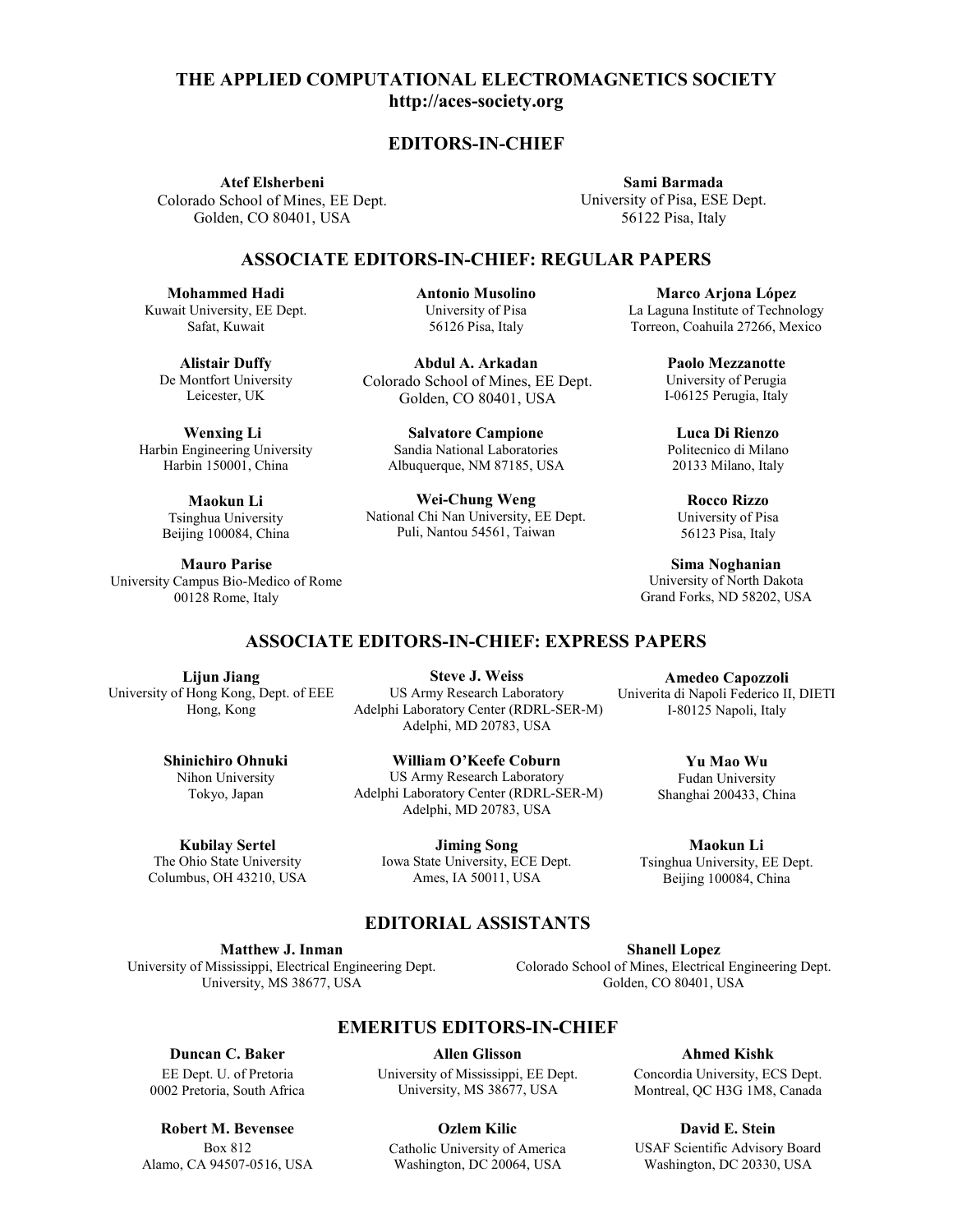#### **EMERITUS ASSOCIATE EDITORS-IN-CHIEF EMERITUS ASSOCIATE EDITORS-IN-CHIEF EMERITUS ASSOCIATE EDITORS-IN-CHIEF http://aces-society.org**  $\mathbf{L}$  $\mathbf{E}$ ivi  $E_N$ **Alexander Yakovlev**  $\blacksquare$

# Yasushi Kanai

Niigata Inst. of Technology Niigata Inst. of Technology Kashiwazaki, Japan Kashiwazaki, Japan **Levent Gurel Levent Gurel**  $\mathcal{L}$ 

# Levent Gurel

Bilkent University Bilkent University Ankara, Turkey

### Erdem Topsakal

Mississippi State University, EE Dept. Mississippi State, MS 39762, USA ASSOCIATE EDITORS-IN-CHIEF-IN-CHIEF-IN-CHIEF-IN-CHIEF-IN-CHIEF-IN-CHIEF-IN-CHIEF-IN-CHIEF-IN-CHIEF-IN-CHIEF-IN-<br>ASSOCIATE EDITORS-IN-CHIEF-IN-CHIEF-IN-CHIEF-IN-CHIEF-IN-CHIEF-IN-CHIEF-IN-CHIEF-IN-CHIEF-IN-CHIEF-IN-CHIEF-IN

**Mohamed Abouzahra**

Lexington, MA, USA **MIT Lincoln Laboratory** Golden, CO 80401, USA

Lexington, MA, USA **Alexander Yakovlev Sami Barmada** 56122 Pisa, Italy University of Pisa, ESE Dept.

**EMERITUS ASSOCIATE EDITORS-IN-CHIEF Alexander Yakovlev** University of Mississippi, EE Dept. versity of mississippi, ee D<br>University, MS 38677, USA  $\text{USA}$ 

catholic University,  $\frac{1}{2}$ 

**Ozlem Kilic** Catholic University of America Washington, DC 20064, USA

**Fan Yang** Tsinghua University, EE Dept. Beijing 100084, China University of North Dakota agraphy<br>O

### **EMERITUS EDITORIAL ASSISTANTS EMERITUS EDITORIAL ASSISTANTS**  $T<sub>0</sub>$

**Khaled ElMaghoub Khaled ElMaghoub Khaled ElMaghoub Alistair Duffy** Trimble Navigation/MIT Trimble Navigation/MIT Trimble Navigation/MIT Leicester, UK **Cemile Bardak** Boston, MA 02125, USA Boston, MA 02125, USA Boston, MA 02125, USA Khaled ElMaghoub III, **IVIA** UZIZJ, USA

**Anne Graham Anne Graham Anne Graham** Harbin Engineering University **Marek Bleszynski** University of Mississippi, EE Dept. University of Mississippi, EE Dept. University of Mississippi, EE Dept. Harbin 150001, China **Bair Budaev** University, MS 38677, USA University, MS 38677, USA University, MS 38677, USA **Sity, MS 38077, USA** 

**Christina Bonnington Christina Bonnington Christina Bonnington Paolo Mezzanotte University of Mississippi, EE Dept.** University, MS 38677, USA Colorado School of Mines, EE Dept. **Christina Bonnington** 

**Mohamed Al Sharkawy Mohamed Al Sharkawy Mohamed Al Sharkawy** Politecnico di Milano **Mauro Parise Mohammed Hadi Bair Budaev** Arab Academy for Science and Technology, ECE Dept. Alexandria, Egypt  $\mathcal{L}$ Academy for Science and T

### **APRIL 2018 REVIEWERS: REGULAR PAPERS APRIL 2018 REVIEWERS: REGULAR PAPERS APRIL 2018 REVIEWERS: REGULAR PAPERS** Puli, Nantou 54561, Taiwan **REGULAR PAPERS Ming Jin IRUM JATA REVIEWERS. RECHT AR PAPE**

**APRIL 2018 REVIEWERS: EXPRESS PAPERS APRIL 2018 REVIEWERS: EXPRESS PAPERS Amedeo Capozzoli Sovanlal Mukherjee Biswajeet Mukherjee EXECUTER ENGINEER ENGINEER STATE EDITORS Bauernfeind Executed Executes Esther S.** Trimble Navigation/MIT **EMERITUS ASSOCIATE EDITORS-IN-CHIEF** Nihon University **Bair Budaev Mohammed Hadi** Zhixiang Huang Irum Jafri **APRILLE APPRILLE ASSESS**<br> **PRILLIPS APPRILLE ASSESS**<br> **RAVIDLE APPRILLE ACTIONS ZARRADI APRILIP IN SUBSEX PAPERS**<br>**APRIL 2018 REVIEWERS ASSOCIATE:** Example 1 Amanatiadis **Example 2 Amanatiadis Example 2 Amanatiadis EXPRESS PARTS**  $Zsolt$  Badics **Subbarao Bandaru**  $\overline{\mathbf{u}}$ **Marek Bleszynski**  $T_{\text{NLOHWHM}}$  $\mathbf{a}$ adelphi Laboratory Center (RDRL-SER-M) **William O'Keefe Coburn** Iowa State University, ECE Dept. **Mohammad Alibakhshikenari Ulrich Jakobus Cemile Bardak Mario Jakas Qi Wu Ulrich Jakobus Zubiao Xiong Ming Jin Rengan Xu**

**Christoph Statz** Candace Suriano **Aathmanesan T. Mohamed Al Sharkawy Yuvaraja T. Aathmanesan T. Let Us and Technology Science and Technology, EQI Wu**  $\sum_{\alpha}$ ubiao Xiong **Imaculate Rosaline**  $\frac{1}{2}$ **Yu Mao Wu Candace Suriano** Tsinghua University, EE Dept. **Angelo Liseno Ming Jin Biswajeet Mukherjee Angelo Liseno Rengan Xu Zubiao Xiong Ravindra Yadav Rengan Xu**

#### **APRIL 2018 REVIEWERS: EXPRESS PAPERS**  $\mathbf{N}$   $\mathbf{N}$   $\mathbf{L}$   $\mathbf{L}$   $\mathbf{U}$   $\mathbf{U}$   $\mathbf{U}$   $\mathbf{U}$   $\mathbf{V}$   $\mathbf{H}$  $E(X)$  in Mines is  $\overline{E}(X)$ **Sovanlal Mukherjee Fangyuan Chen EXPRIL 2018 Robert Burkholder**

**Robert Burkholder** 

**Fangyuan Chen**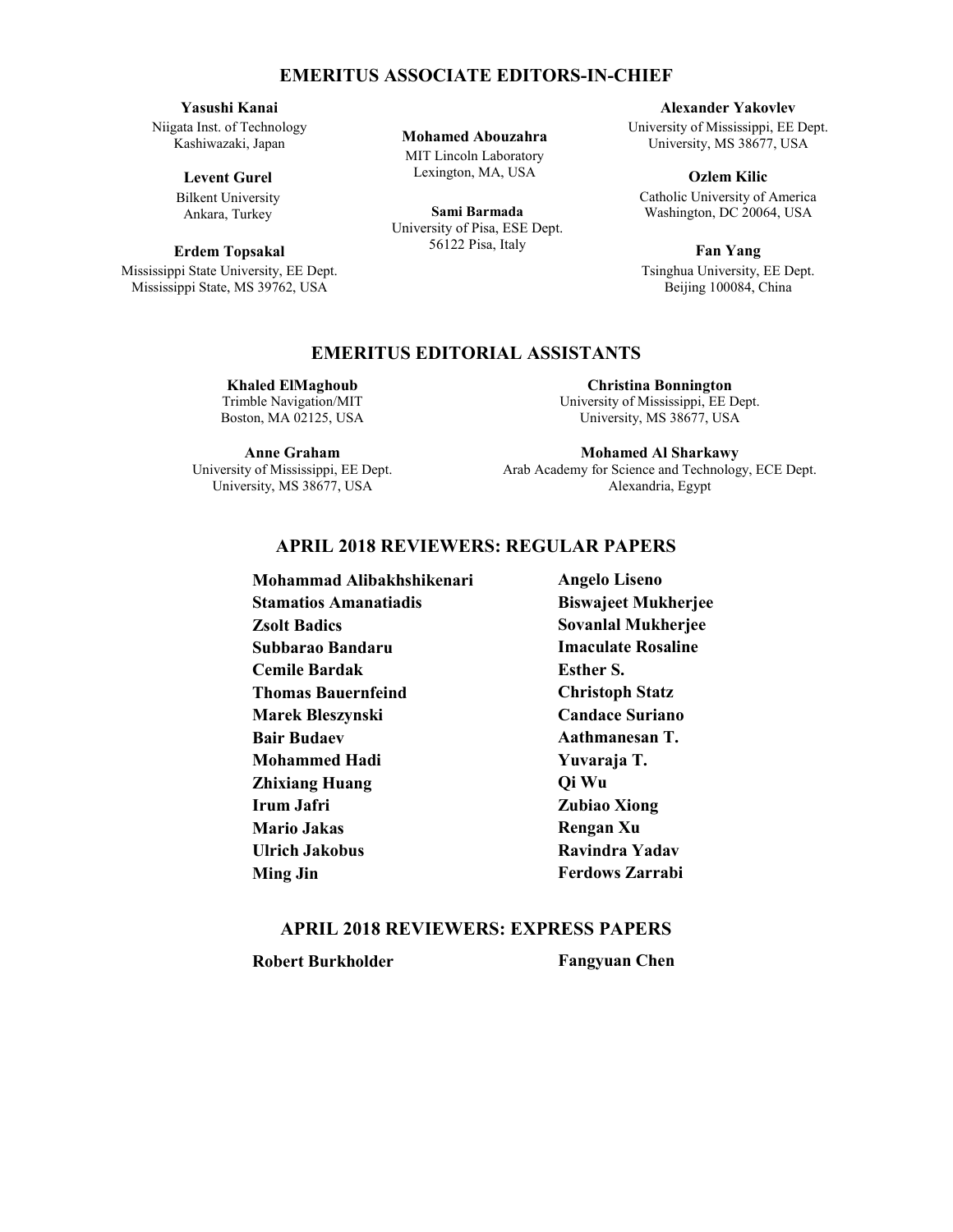# **THE APPLIED COMPUTATIONAL ELECTROMAGNETICS SOCIETY JOURNAL**

| Vol. 33 No. 4<br>April 2018                                                                                                                                                                                          |
|----------------------------------------------------------------------------------------------------------------------------------------------------------------------------------------------------------------------|
| <b>TABLE OF CONTENTS - REGULAR PAPERS</b>                                                                                                                                                                            |
| Temperature Rise and SAR Distribution at Wide Range of Frequencies in a Human Head<br>due to an Antenna Radiation                                                                                                    |
| Modulation of the Antenna-Head Interaction inside a Closed Environment Using<br><b>MOM-GEC Method</b>                                                                                                                |
| Design and Measurements of Rectangular Dielectric Resonator Antenna Linear Arrays                                                                                                                                    |
| Design, Fabrication, and Measurements of Extended L-Shaped Multiband Antenna<br>for Wireless Applications<br>Ashfaq Ahmad, Farzana Arshad, Syeda I. Naqvi, Yasar Amin, and Hannu Tenhunen 388                        |
| A Novel Dielectric Loaded Vivaldi Antenna with Improved Radiation Characteristics<br>for UWB Application                                                                                                             |
| A New Compact Planar Antenna for Switching between UWB, Narrow Band and UWB with<br>Tunable-notch Behaviors for UWB and WLAN Applications<br>Mansour NejatiJahromi, Mahdi NagshvarianJahromi, and MuhibUr Rahman 400 |
| High-Resolution Ultra-Wideband Material Penetrating Radar (UWB-MPR) using<br>Modified Configuration of Receiver Antennas                                                                                             |
| Dual Layer Convoluted Frequency Selective Surface Design in the 2.4 GHz and<br>5.8 GHz ISM Bands                                                                                                                     |
| Near to Far-Field Plane-Polar Transformation from Probe Positioning Error Affected Data<br>Francesco D'Agostino, Flaminio Ferrara, Claudio Gennarelli, Rocco Guerriero,                                              |
| High-order Staggered Finite Difference Time Domain Method for Dispersive Debye Medium                                                                                                                                |